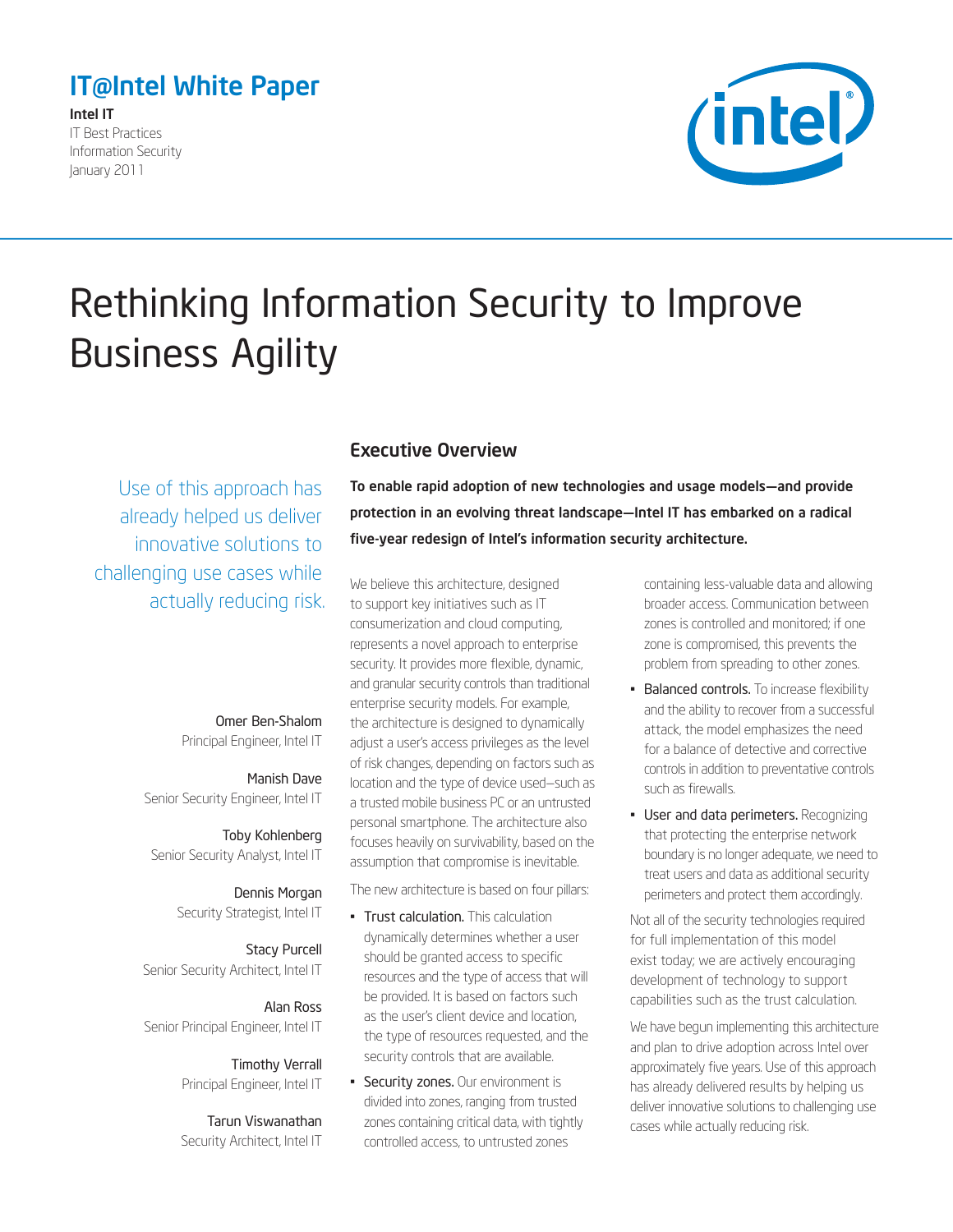## **Contents**

| Changing Threat Landscape  3 |  |
|------------------------------|--|
| The Need for a               |  |
|                              |  |
|                              |  |
|                              |  |
|                              |  |
| Users and Data:              |  |
|                              |  |

# IT@INTEL

The IT@Intel program connects IT professionals around the world with their peers inside our organization – sharing lessons learned, methods and strategies. Our goal is simple: Share Intel IT best practices that create business value and make IT a competitive advantage. Visit us today at [www.intel.com/IT](http://www.intel.com/IT) or contact your local Intel representative if you'd like to learn more.

# BUSINESS CHALLENGE

Intel's enterprise security requirements are changing—and expanding—rapidly. This is due to the adoption of new usage models such as cloud computing and the consumerization of IT, as well as the rapidly evolving threat landscape.

Intel's risk profile is shown in Figure 1. Key trends include:

# Consumerization of IT

Many of Intel's highly mobile employees want to use their own consumer devices, such as smartphones, for work. This increases productivity by enabling employees to collaborate and access information from anywhere, at any time. To support this, we already provide limited access to corporate data, such as e-mail, from employee-owned smartphones and tablets.<sup>1</sup>

As this trend grows, we will need to provide employees with a level of access to Intel resources from an expanding continuum of client devices, some of which have much weaker security controls than mobile business PCs.

We need a security architecture that enables us to more quickly support new devices and provide access to a greater range of applications

and data, without increasing risk to Intel. We need to be able to dynamically adjust the levels of access we provide and the monitoring we perform, depending on the security controls of the client device. For example, an employee should have more limited access to valuable enterprise resources when using a less-secure device such as a smartphone than when using a secure, managed PC.

## New Business Needs

Intel is expanding into new markets through both organic growth and acquisitions, and is also developing systems for online collaboration with business partners. As a result, we need to provide access to a broader range of users, many of whom are not Intel employees.

To support and fuel this growth, we are implementing new systems, such as an online sales portal, that expose Intel data to new customers. We also need to be able to smoothly integrate acquired companies and provide them with access to the resources they need. In general, we need to quickly enable access by new users while minimizing risk and providing selective, controlled access only to the resources they need.

# Cloud Computing

Intel IT is implementing a private cloud based on virtualized infrastructure, and we are also exploring the use of external cloud services for non-critical applications. In these cloud



Figure 1. Evolving security requirements drive the need for a new security architecture.

<sup>1</sup> "Maintaining Information Security while Allowing Personal Hand-Held Devices in the Enterprise." Intel Corporation, November 2010.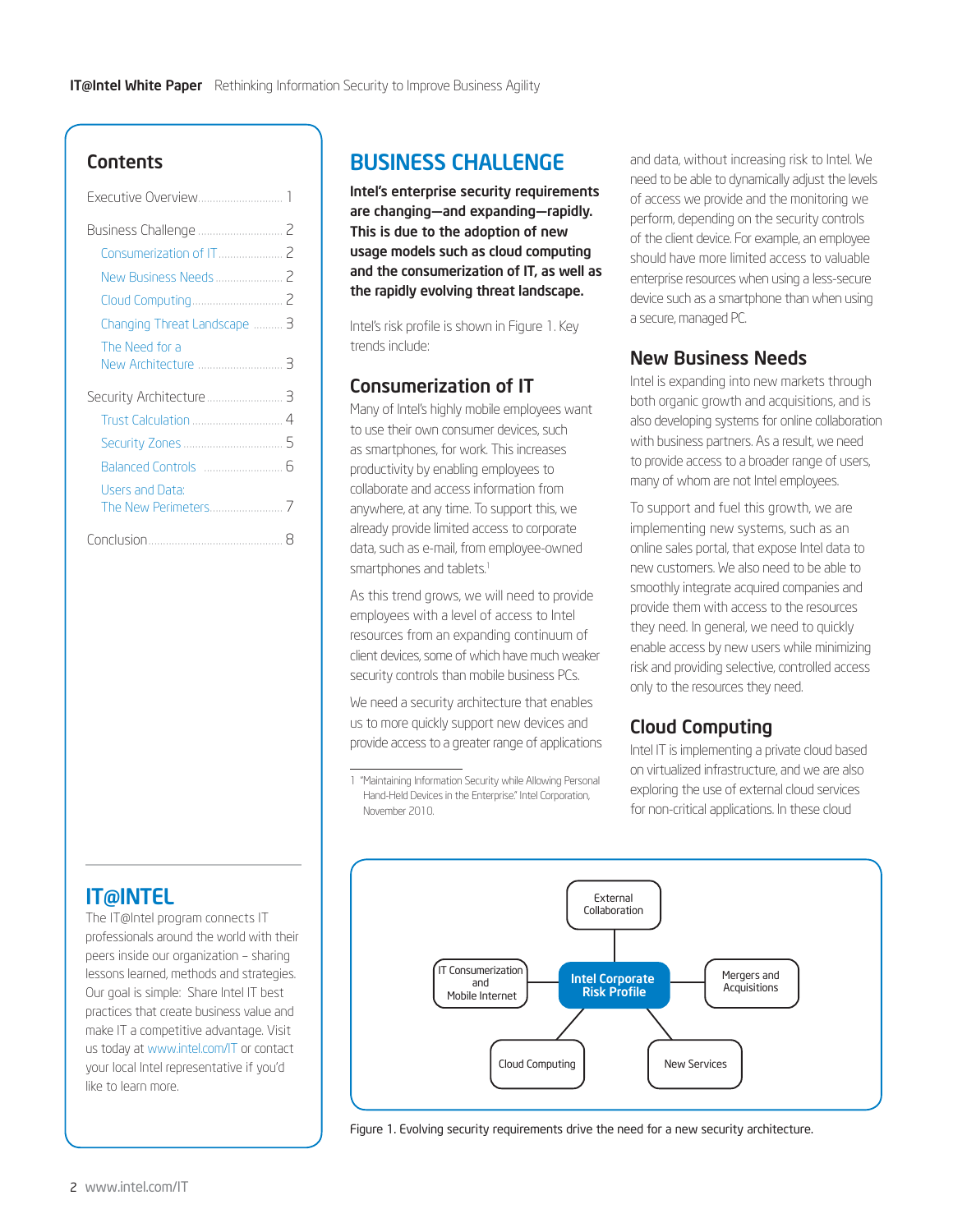<span id="page-2-0"></span>environments, systems and their data are virtualized and may migrate dynamically to different physical or logical network locations. This makes it difficult to effectively restrict access using traditional security controls such as firewalls, which assume that the locations of systems and the data they contain are static. We need much more granular and dynamic controls that are linked to the resources themselves rather than just their network location. We also need security technology that provides better platform protection and better protection of data both in flight and at rest, and we are evaluating new Intel®-based server technology that provides this.

# Changing Threat Landscape

The threat landscape is evolving rapidly. Increasingly, attackers are taking a stealthy approach, creating malware that quietly gains access and attempts to remain undetected in order to maintain access over time. As the number of threats increases and new types of malware emerge, we need to assume that compromise is inevitable.

Traditional enterprise security architectures have relied largely on preventative controls such as firewalls located at the network perimeter. However, our primary focus has shifted to providing controlled access to a broader range of users and devices, rather than simply preventing access. In addition, the continually changing threat landscape makes it necessary to assume that compromise will occur. Once an attacker has gained access to the environment, the preventative controls they have bypassed are worthless. Although these perimeter controls will continue to have some value, we need to emphasize tools that increase the ability to survive and recover once attackers have gained access to the environment.

# The Need for a New Architecture

We realized that as security requirements continue to evolve and expand, traditional enterprise security strategies would no longer be adequate. We need a more flexible and dynamic architecture to enable faster

adoption of new devices, use models, and capabilities; provide security across an increasingly complex environment; and adapt to a changing threat landscape.

Accordingly, we formed a team, which included members from across Intel IT, to devise a fresh approach to enterprise security, design an architecture from scratch to support new requirements, and then determine how to implement this new architecture across our existing IT environment.

# SECURITY ARCHITECTURE

The team developed a radical five-year redesign of Intel's security architecture. We believe our plan represents a novel approach to enterprise security.

Our goal was to develop an architecture that enables greater flexibility and employee productivity while supporting new business requirements and technology trends, including IT consumerization, cloud computing, and access by a broader range of users. At the same time, the architecture is designed to reduce our attack surface and improve survivability—even as the threat landscape grows in complexity and maliciousness.

We have set a five-year timeline for adoption because implementation requires extensive effort across Intel IT, and because not all of the required technologies exist today.

The architecture moves away from the traditional enterprise trust model, which is binary and static. With this traditional model, a user is in general either granted or denied access to all resources; once granted, the level of access remains constant. The new architecture replaces this with a dynamic, multi-tiered trust model that exercises more fine-grained control over access to specific resources. This means that for an individual user, the level of access provided may vary dynamically over time, depending on a variety of factors—such as whether the user is accessing the network from a trusted managed PC or an unmanaged personal smartphone.

# Five Irrefutable Laws of Information **Security**

Our new model assumes that compromise is inevitable; therefore, the ability to survive and recover from compromise is key. These five laws of information security, devised by Malcolm Harkins, Intel Chief Information Security Officer and General Manager, Information Risk and Security, explain why compromise is bound to occur.

- 1. Information wants to be free. People want to talk, post, and share information—and they increase risk by doing so.
- 2. Code wants to be wrong. We will never have 100 percent error-free software.
- 3. Services want to be on. Some background processes always need to be running and can be exploited by attackers.
- 4. Users want to click. People naturally tend to click when they see web links, buttons, or prompts. Malware creators know this and take advantage of it.
- 5. Even a security feature can be used for harm. Security tools can be exploited by attackers, just like other software. This means that laws 2, 3, and 4 are also true for security capabilities.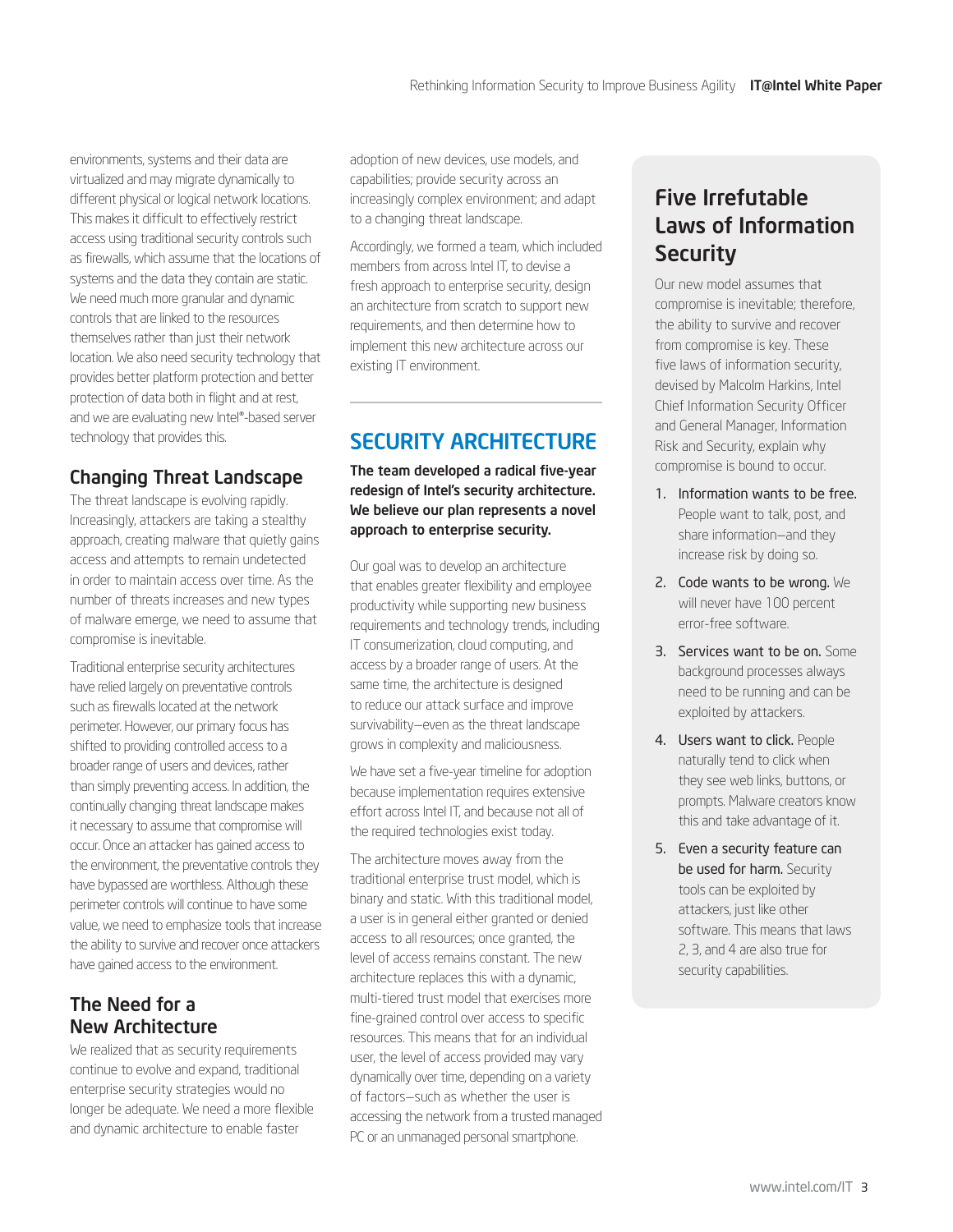<span id="page-3-0"></span>

Figure 2. The trust calculation takes into account who, what, and where for both source and destination.

The architecture is based on four pillars:

Trust calculation. This unique element of the architecture is used to dynamically determine whether a user should be granted access to specific resources and, if so, what type of access should be granted. The calculation is based on factors such as the user's client device and location, the type of resources requested, and the security controls that are available.

Security zones. The environment is divided into multiple security zones. These range from trusted zones containing critical data, with tightly controlled access, to untrusted zones containing less-valuable data and allowing broader access. Communication between zones is controlled and monitored; this helps ensure users can only access the resources for which they have been authorized and prevents compromises from spreading across multiple zones.

Balanced controls. To increase flexibility and the ability to recover from a successful attack, the model emphasizes the need for a balance of detective and corrective controls in addition to preventative controls such as firewalls.

User and data perimeters. Recognizing that protecting the enterprise network boundary is no longer adequate, we need to treat users and data as additional security perimeters and protect them accordingly.

The four pillars are described in more detail below.

### Trust Calculation

The trust calculation plays an essential role in providing the flexibility required to support a rapidly expanding number of devices and usage models.

The calculation enables us to dynamically adjust the level of access provided as well as the level of monitoring performed, depending on factors such as the user's current client device and the network they are using.

It calculates trust in the interaction between the requestor (source) and the information requested (destination). The calculation consists of a source score and a destination score, and also takes into account the controls available to mitigate risk. As shown in Figure 2, the result of this calculation determines whether the user is allowed access and the type of access provided.

The calculation also takes into account our confidence in each element of the scores, to address the challenge of not always being able to trust the data at our disposal.

Not all of the technology required for the trust calculation exists today; we are actively encouraging development of this technology within the information security industry.

#### SOURCE SCORE

Trust in the source, or requestor, is calculated based on the following factors:

Who. The identity of the user or service requesting access and our confidence level in the authentication mechanism used—how confident are we that users are who they say they are?

What. The device type, its control capabilities and our ability to validate those controls, and the extent to which Intel IT manages the device. For example, a managed mobile business PC is more trusted than an unmanaged consumer smartphone.

Where. The user or service's location. For example, a user who is inside the Intel enterprise network is more trusted than the same user connecting through a public network. There may also be other considerations, such as the geographical region where the user is located.

#### DESTINATION SCORE

This is calculated based on the same three factors, but these are considered from the perspective of the destination—the information the source is trying to access:

Who. The application that stores the requested data. Some applications can enforce greater controls, such as enterprise rights management (ERM), and therefore provide a higher level of trust.

What. The sensitivity of the information being requested and other considerations such as our ability to recover it if compromise occurs.

Where. The security zone in which the data resides.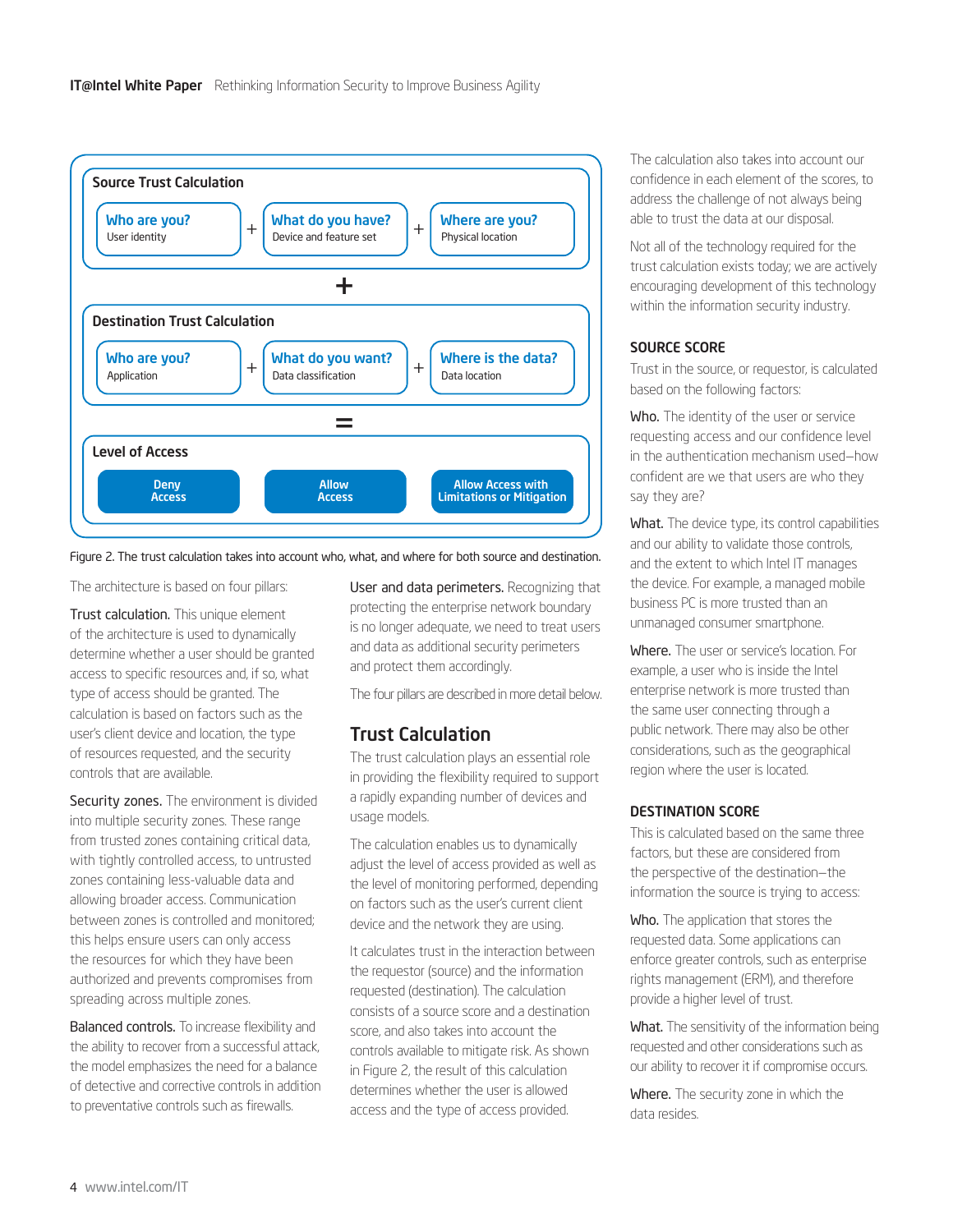#### <span id="page-4-0"></span>AVAILABLE CONTROLS

The trust calculation also takes into account the security controls available for the zone. If the only controls available are controls that simply block or allow access, we might deny access due to lack of other options. However, if we have extensive preventative controls with highly granular levels of access, detailed logs, and highly tuned detective controls—as well as the ability to recover from or correct problems—then we can allow access without creating additional risk.

#### CALCULATING TRUST

The trust calculation adds the source score and the destination score to arrive at an initial trust level. The available controls are then considered to make a final decision about whether access is allowed and, if so, how. This calculation is performed by a policy decision point (PDP), a logical entity that is part of the authentication infrastructure and makes access control decisions based on a set of policies.

Based on the results of this calculation, the PDP may make of the following decisions:

- Allow access.
- Deny access.
- Allow access with limitations or mitigation.

The trust calculation allows us to dynamically apply granular control over access to specific Intel resources.

For example, employees using IT-managed mobile business PCs with Intel® Core™ vPro™ processors and additional hardware features such as a trusted platform module (TPM), a cellular data communications card with global positioning system (GPS), and full disk encryption would be allowed access to more resources than when using their personal smartphones. In turn, they would be allowed more access with smartphones than when using public kiosks.

Employees directly connected to the Intel network would be provided with greater access than when using a public network. If we are unable to verify the location of a highsecurity device such as a managed PC, we would allow less access.



Figure 3. As the value of an asset increases, the depth and span of controls increase, while the number of allowed devices, applications, and locations decrease.

The trust calculation also can be used to differentiate between smartphone models; we could provide different levels of access based on smartphone manageability, authentication capabilities, and installed applications.

We anticipate situations in which the trust level is not adequate to allow any access, but there is still a business requirement to allow a connection or transaction to occur. In these conditions, the result of the trust calculation could be a decision to allow access with limitations or with compensating controls that mitigate the risk. For example, a user might be allowed read-only access or might be permitted access only if additional monitoring controls are in place. One method may be to use a system that displays the requested information to the user, but does not actually transmit the information to the user's device.

# Security Zones

We segment the environment into multiple security zones. These range from untrusted zones that provide access to less valuable data and less important systems to trusted zones containing critical data and resources.

Because the zones requiring a higher level of trust contain more valuable assets, we protect them with a greater depth and range of controls, and we restrict access to fewer types of devices and applications, as shown

in Figure 3. However, devices allowed access to higher-trust zones also have more power they may be able to perform actions that are not allowed within lower-trust zones, such as creating or modifying enterprise data.

Aligning the infrastructure in this fashion provides an excellent way to right-size security controls so that security resources are utilized effectively. It also improves the user experience by enabling employees to choose from a wider range of devices, such as smartphones, for lower-risk activities.

Access to zones is determined by the results of the trust calculation and is controlled by policy enforcement points (PEPs). PEPs may include a range of controls, including firewalls, application proxies, intrusion detection and prevention systems, authentication systems, and logging systems.

Communication between zones is tightly restricted, monitored, and controlled. We separate zones by locating them on different physical LANs or virtual LANs (vLANs); PEPs control communication between zones. This means that if one zone is compromised, we can prevent the problem from spreading to other zones or increase our chances of detection if it does spread. In addition, we can use PEP controls such as application proxies to provide devices and applications in lower-trust zones with limited, controlled access to specific resources in higher-trust zones when required.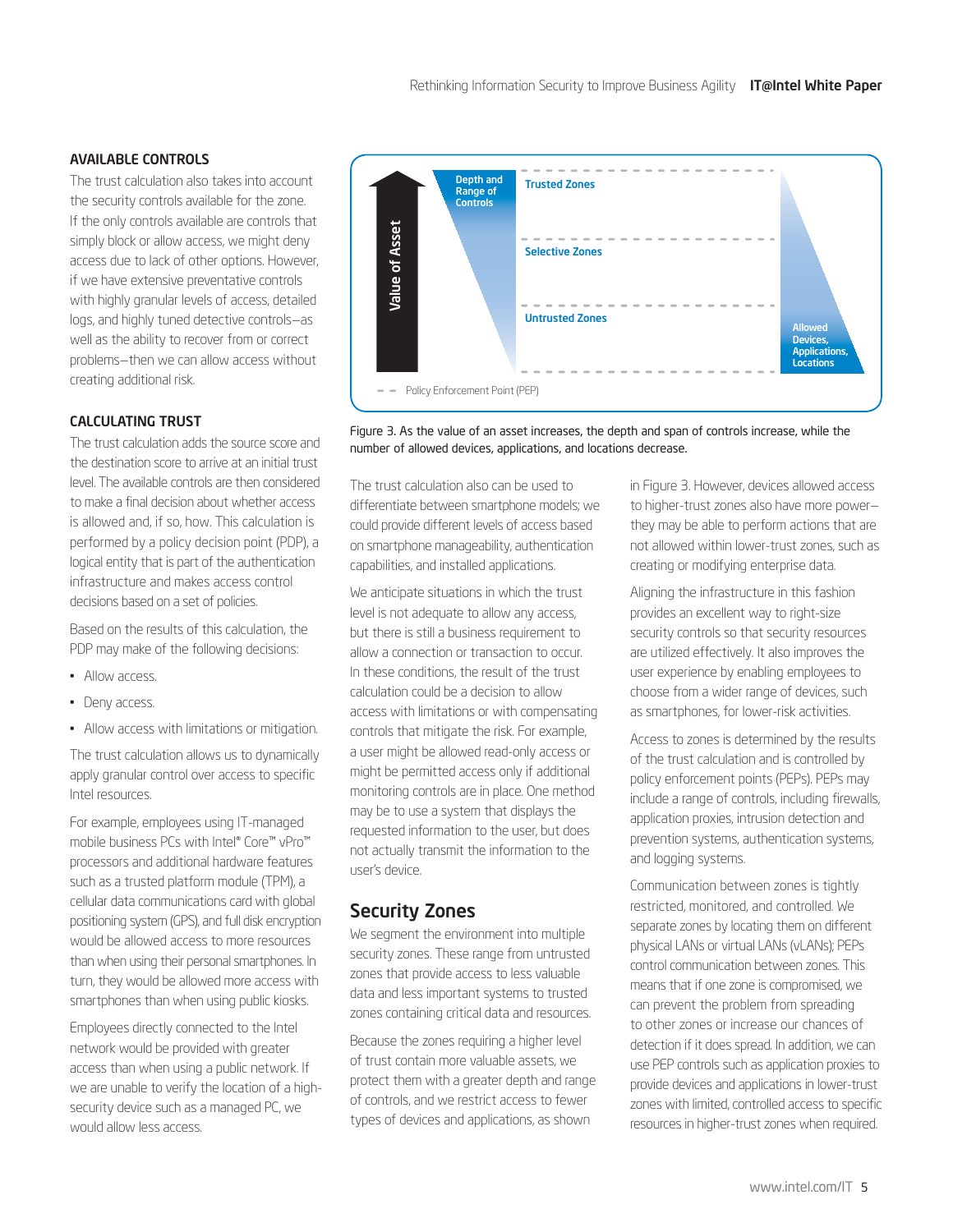<span id="page-5-0"></span>We anticipate three primary categories of security zone: untrusted, selective, and trusted. Within the zones, there are multiple subzones.

#### UNTRUSTED ZONES

These zones host data and services (or the interfaces to them) that can be exposed to untrusted entities. This allows us to provide widespread access to a limited set of resources from non-managed devices, such as smartphones, without increasing the risk to higher-value resources located in other zones. Untrusted zones might provide limited access to enterprise resources, such as corporate e-mail and calendars, or they might simply provide Internet access.

We regard these zones as "shark tanks," with a high risk of attack and compromise. Accordingly, we focus on detective and corrective controls to mitigate this risk. These might include a high level of monitoring to detect suspect activity and correction capabilities such as networkbased system shunning and dynamic removal of user privilege.

We anticipate a need to provide controlled access from these zones to resources in higher-trust zones. For example, an employee using a smartphone might be allowed limited, read-only access to customer data located in a trusted zone; or, the smartphone might need access to a directory server in a trusted zone to send e-mail. We expect to provide this controlled access using application proxies. These PEP controls act as secure intermediaries—evaluating the request from the device, gathering the information from the resource in a trusted zone, and passing it to the device.

#### SELECTIVE ZONES

Selective zones provide more protection than untrusted zones. Examples of services in these zones are applications and data accessed by contractors, business partners, and employees, using client devices that are managed or otherwise provide a level of trust. Selective zones do not contain critical data or high-value Intel intellectual property. Several selective subzones provide access to different services or users. As with untrusted zones, application proxies can be used to access resources in selected zones when needed.

#### TRUSTED ZONES

Trusted zones host Intel's critical services, data, and infrastructure. They are highly secured and locked down. Examples of services within these zones are administrative access to data center servers and network infrastructure, factory networks and devices, enterprise resource planning (ERP) applications, and design engineering systems containing intellectual property. Accordingly, we might only allow direct access to these resources from trusted systems located within the enterprise network, and all access would be monitored closely to detect anomalous behavior.

# Balanced Controls

Over the past decade, enterprise security has focused heavily on preventative controls such as firewalls or intrusion prevention systems. This approach offers clear benefits: It is less expensive to prevent an attack than to correct problems after one has occurred, and it is easy to see when firewalls have successfully prevented an attempted compromise.

However, the new security model requires that we balance preventative controls with detective (monitoring) and corrective controls, for several reasons.

First, the focus of the new model is on enabling and controlling access from a wider range of users and devices, rather than on preventing access. Second, the continually changing threat landscape makes it necessary to assume that compromise will occur; all preventative controls will eventually fail. Once attackers have gained access to the environment, the preventative controls they have bypassed are worthless.

By increasing the use of detective controls, and implementing more aggressive corrective

controls, we can mitigate the risk of allowing broader access. These controls also increase our ability to survive and recover from a successful attack.

We can use security business intelligence (BI)—analysis and correlation of data gathered by monitoring—to detect and thwart possible attacks. For example, security BI can detect and prevent anomalous situations such as a user who apparently logs in from two different locations at the same time.

The balance between preventative, detective, and corrective controls will vary, depending on the security zone. For example, in untrusted zones, we allow broader access to very limited resources and mitigate risk by increased use of detective and corrective controls. Redundancy within each type of control can be used to provide additional protection.

Possible examples of using detective and preventative controls include the following:

- An Intel employee attempts to send a classified document to a non-Intel e-mail address. Monitoring software detects the attempt, prevents the document from being sent outside the firewall, and asks the Intel employee if he really intended to do this. If the employee confirms that this was intended, the document may be transmitted—or if the document is highly sensitive, a redacted version may be sent.
- Inappropriate use of an ERM-wrapped document results in revocation of access to the document.
- The system allows access to specific documents but tracks the activity. A user can download a few documents without causing concerns. However, if the user attempts to download hundreds of documents, the system slows down the speed of delivery (for instance, only allowing 10 to be checked out at a time) and alerts the user's manager. If the manager approves, the user is given faster access.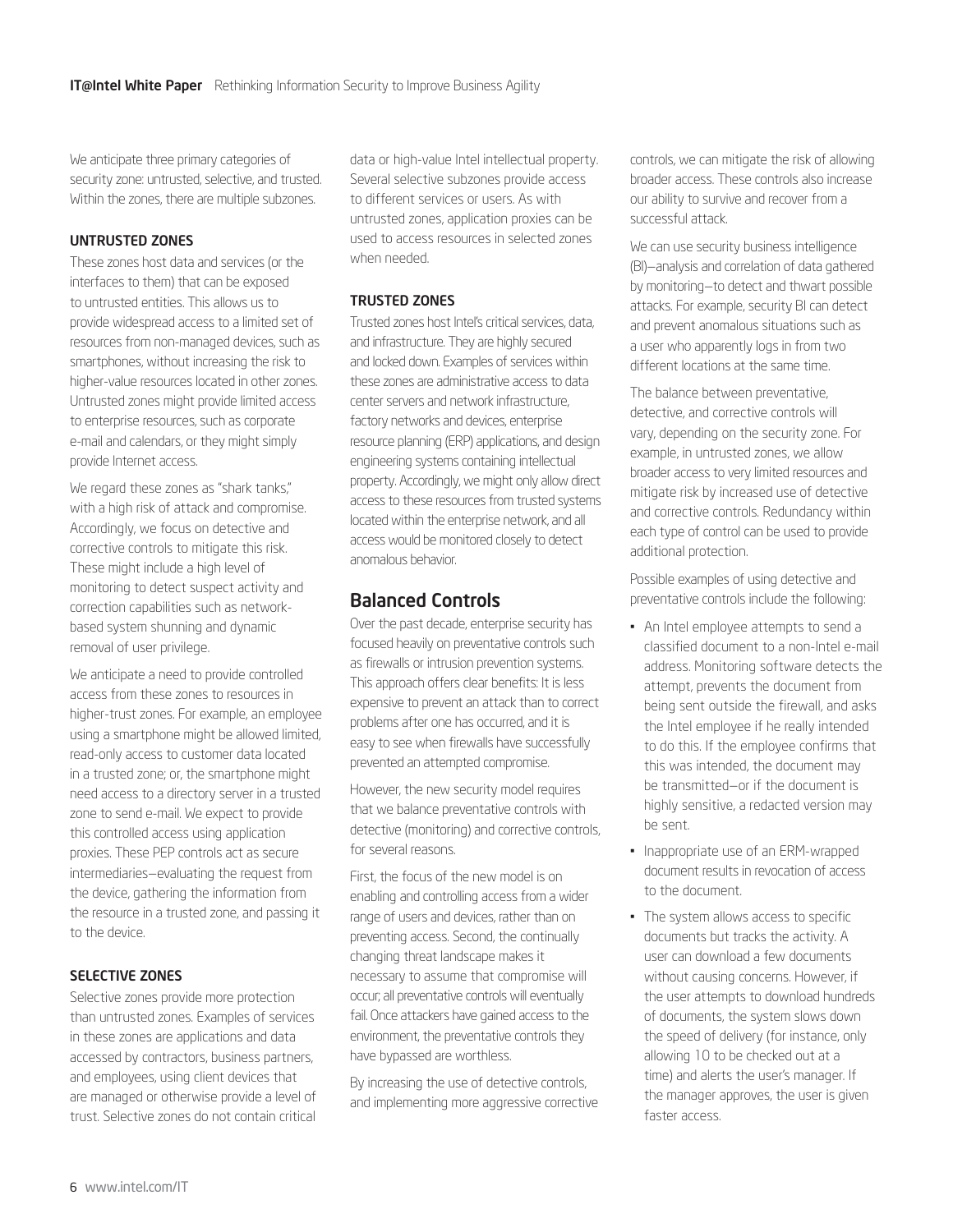- <span id="page-6-0"></span>• The detection of an infected system places the system on a remediation network, isolating the system and restricting access to enterprise information and applications. The system may retain some ability to access corporate assets, but all activity is closely logged to enable incident response if necessary.
- When a system is found to be compromised, we examine all its recent activities and interactions with other systems. Additional monitoring of those systems is automatically enabled.

# Users and Data: The New Perimeters

With the proliferation of new devices, and users' expectations that they should be able to access information from anywhere at any time, traditional enterprise network security boundaries are quickly becoming more porous.

This means that network perimeter defenses become less and less effective on their own. While we must continue to protect the network perimeter where it makes sense, we need to supplement this with a new focus on the primary assets we are trying to protect: Intel's intellectual property, infrastructure, other critical data, and systems.

To protect these assets, the new architecture expands our defenses to two additional perimeters: the data itself and the users who have access to the data.

### DATA PERIMETER

Important data must be protected at all times—when it is created, stored, and transmitted. To this end, we are implementing technologies such as ERM and data leak prevention (DLP) to watermark and tag data, and integrate protection with the data itself. For example, with ERM, the creator of a document can define exactly who has access rights throughout the life of the document and can revoke access at any point.

# The Security Architecture in Action: A Day in the Life of an Intel Employee

This example (see Figure 4) describes how the new security architecture enables the Intel sales force to access the information they need in the course of a day. At the same time, the architecture protects Intel's security by dynamically adjusting the level of access provided, based on the user's device and location, and by monitoring for anomalous behavior.

1. The employee travels to a customer site. The employee is using a personal smartphone and is allowed access only to services in untrusted zones. From here, the employee can view limited customer information, including recent orders, extracted from an enterprise resource planning (ERP) system in a trusted zone—but only through an application proxy server, which protects the trusted zone by acting as an intermediary, evaluating information requests, accessing the ERP system, and relaying the information to the user.

If the smartphone requests an abnormally large number of customer records—an indication that the smartphone may have been stolen—further access from the smartphone is blocked. To help understand the reason for the anomalous access, there is increased monitoring of the employee's attempts to access the system from any device.

- 2. The employee reaches the customer site and logs into the Intel network from an Intel-owned mobile business PC. Because this device is more trusted, the employee now has access to additional capabilities available in selective zones, such as the ability to view pricing and create orders that are relayed by an application proxy to the ERP system in a trusted zone.
- 3. The employee returns to an Intel office and connects to the corporate network. Now the employee is using a trusted device from a trusted location and has direct access to the ERP system in a trusted zone.



Figure 4. Our new security architecture provides the information employees need to do their jobs while protecting Intel's information assets.